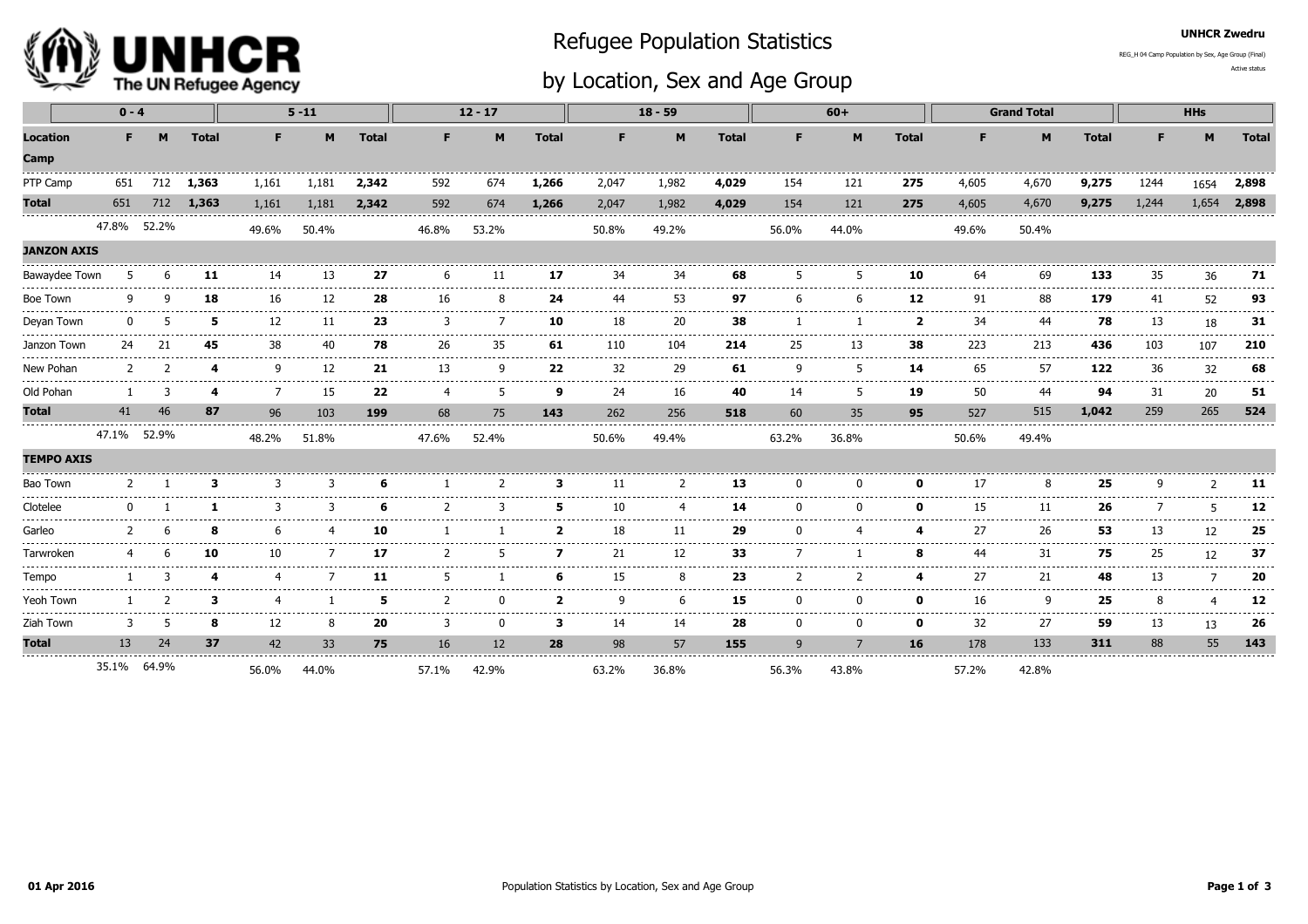|                                                        | $0 - 4$     |       |               |                   | $5 - 11$                                                                                                                                                                                                                                                                                                                                                                                           |               |          | $12 - 17$                              |                |                 | $18 - 59$      |                  |          | $60+$                    |                                                                                                                                                                                                                                                                                                                                                                                                                                                                                 |               | <b>Grand Total</b>        |                    | <b>HHs</b>     |               |               |
|--------------------------------------------------------|-------------|-------|---------------|-------------------|----------------------------------------------------------------------------------------------------------------------------------------------------------------------------------------------------------------------------------------------------------------------------------------------------------------------------------------------------------------------------------------------------|---------------|----------|----------------------------------------|----------------|-----------------|----------------|------------------|----------|--------------------------|---------------------------------------------------------------------------------------------------------------------------------------------------------------------------------------------------------------------------------------------------------------------------------------------------------------------------------------------------------------------------------------------------------------------------------------------------------------------------------|---------------|---------------------------|--------------------|----------------|---------------|---------------|
| <b>Location</b><br><b>TOE AXIS</b>                     | F           | M     | <b>Total</b>  | F.                | M                                                                                                                                                                                                                                                                                                                                                                                                  | <b>Total</b>  | F.       | M                                      | <b>Total</b>   | F.              | M              | <b>Total</b>     | F.       | M                        | <b>Total</b>                                                                                                                                                                                                                                                                                                                                                                                                                                                                    | F.            | M                         | <b>Total</b>       | F.             | M             | <b>Total</b>  |
| B hai Jozon                                            |             |       | O             | $\Omega$          |                                                                                                                                                                                                                                                                                                                                                                                                    | -1            | $\Omega$ |                                        | n              | n               | <sup>n</sup>   | ŋ                |          |                          | $\overline{\mathbf{2}}$                                                                                                                                                                                                                                                                                                                                                                                                                                                         |               |                           | в                  |                | $\Omega$      | 2             |
| B hai Niko                                             |             |       |               |                   | . <u>.</u> .                                                                                                                                                                                                                                                                                                                                                                                       | כ             |          |                                        |                |                 |                |                  |          |                          |                                                                                                                                                                                                                                                                                                                                                                                                                                                                                 |               | २                         | o                  |                | $\Omega$      | 2             |
| <b>B</b> hai Tarway                                    |             |       | з             |                   |                                                                                                                                                                                                                                                                                                                                                                                                    | 5             |          |                                        | י              |                 |                |                  |          |                          |                                                                                                                                                                                                                                                                                                                                                                                                                                                                                 | 13            |                           | 20                 |                | $\mathcal{D}$ | a             |
| <b>Barh Town</b><br>---------------------------------- |             |       |               |                   |                                                                                                                                                                                                                                                                                                                                                                                                    | З             |          |                                        |                |                 |                |                  |          |                          | n                                                                                                                                                                                                                                                                                                                                                                                                                                                                               |               |                           |                    |                | $\Omega$      |               |
| <b>Blown Town</b>                                      |             |       | 11            |                   |                                                                                                                                                                                                                                                                                                                                                                                                    | 13            |          |                                        |                | 19              |                | 24               |          |                          | Δ                                                                                                                                                                                                                                                                                                                                                                                                                                                                               | 34            | 19                        | 53                 | 19             |               | 26            |
| Goyeazon                                               |             |       | 2             |                   |                                                                                                                                                                                                                                                                                                                                                                                                    |               |          |                                        |                |                 |                | 5                |          |                          |                                                                                                                                                                                                                                                                                                                                                                                                                                                                                 | q             |                           | 13                 |                |               | 5             |
| Porkor Town                                            |             |       |               |                   |                                                                                                                                                                                                                                                                                                                                                                                                    | q             |          |                                        |                | 12              |                | 13               |          |                          |                                                                                                                                                                                                                                                                                                                                                                                                                                                                                 | 22            | 10                        | 32                 | 12             |               | 13            |
| Senewehn                                               | ------      |       | 6<br>.        | 8<br>.            | .                                                                                                                                                                                                                                                                                                                                                                                                  | 15<br>.       | .        | ---------                              | 6<br>.         | 10<br>--------- | 11<br>.        | 21<br>---------- | ------   | ------                   | Δ<br>$\frac{1}{2} \left( \frac{1}{2} \right) \left( \frac{1}{2} \right) \left( \frac{1}{2} \right) \left( \frac{1}{2} \right) \left( \frac{1}{2} \right) \left( \frac{1}{2} \right) \left( \frac{1}{2} \right) \left( \frac{1}{2} \right) \left( \frac{1}{2} \right) \left( \frac{1}{2} \right) \left( \frac{1}{2} \right) \left( \frac{1}{2} \right) \left( \frac{1}{2} \right) \left( \frac{1}{2} \right) \left( \frac{1}{2} \right) \left( \frac{1}{2} \right) \left( \frac$ | 27<br>.       | 25<br>.                   | 52<br>.            | 13<br>-------- | 10<br>.       | 23<br>------- |
| Toe Town                                               | 10          | 5     | 15            | 24                | 15                                                                                                                                                                                                                                                                                                                                                                                                 | 39            | 11       | 8                                      | 19             | 40              | 20             | 60               | 16       | 5                        | 21                                                                                                                                                                                                                                                                                                                                                                                                                                                                              | 101           | 53                        | 154                | 52             | 20            | 72            |
| <b>Total</b>                                           | 26          | 16    | 42            | 51                | 40                                                                                                                                                                                                                                                                                                                                                                                                 | 91            | 18       | 16                                     | 34             | 92              | 44             | 136              | 30       | 7                        | 37                                                                                                                                                                                                                                                                                                                                                                                                                                                                              | 217           | 123                       | 340                | 112            | 41            | 153           |
| <b>ZLEH AXIS</b>                                       | 61.9% 38.1% |       |               | 56.0%             | 44.0%                                                                                                                                                                                                                                                                                                                                                                                              |               | 52.9%    | 47.1%                                  |                | 67.6%           | 32.4%          |                  | 81.1%    | 18.9%                    |                                                                                                                                                                                                                                                                                                                                                                                                                                                                                 | 63.8%         | 36.2%                     |                    |                |               |               |
| Duogee                                                 | 3           |       | 3             |                   | n                                                                                                                                                                                                                                                                                                                                                                                                  | -1            | $\Omega$ | 3                                      | 3              | 2               | $\Omega$       | $\overline{2}$   | $\Omega$ | U                        | 0                                                                                                                                                                                                                                                                                                                                                                                                                                                                               | 6             | 3                         | a                  | 2              | $\Omega$      |               |
| Gaye Town                                              | 3           |       | 8             | -----<br>15       | 12                                                                                                                                                                                                                                                                                                                                                                                                 | 27            |          |                                        | 7              | 27              | 5              | 32               |          | $\overline{\phantom{a}}$ | 5                                                                                                                                                                                                                                                                                                                                                                                                                                                                               | 49            | 30                        | 79                 | 29             |               | 36            |
| Gbayea                                                 |             |       | ŋ             |                   | 3                                                                                                                                                                                                                                                                                                                                                                                                  | 4             |          | -------------------------------------- | $\overline{2}$ |                 |                | з                | $\Omega$ |                          | <sup>0</sup>                                                                                                                                                                                                                                                                                                                                                                                                                                                                    |               | 4                         | q                  |                |               |               |
| Polar Town                                             |             |       | 5             | 19                | . <u>.</u><br>15                                                                                                                                                                                                                                                                                                                                                                                   | -------<br>34 |          | 14                                     | 21             | 29              | -------<br>18  | ----------<br>47 |          |                          | .<br>5                                                                                                                                                                                                                                                                                                                                                                                                                                                                          | -------<br>61 | --------------<br>51      | .<br>112           | 25             | 17            | 42            |
| Pouh Town                                              |             |       | q             | .<br>21           | $\frac{1}{2} \frac{1}{2} \frac{1}{2} \frac{1}{2} \frac{1}{2} \frac{1}{2} \frac{1}{2} \frac{1}{2} \frac{1}{2} \frac{1}{2} \frac{1}{2} \frac{1}{2} \frac{1}{2} \frac{1}{2} \frac{1}{2} \frac{1}{2} \frac{1}{2} \frac{1}{2} \frac{1}{2} \frac{1}{2} \frac{1}{2} \frac{1}{2} \frac{1}{2} \frac{1}{2} \frac{1}{2} \frac{1}{2} \frac{1}{2} \frac{1}{2} \frac{1}{2} \frac{1}{2} \frac{1}{2} \frac{$<br>20 | 41            |          | 14                                     | 18             | 38              | -----<br>21    | 59               |          | 10                       | 14                                                                                                                                                                                                                                                                                                                                                                                                                                                                              | 72            | .<br>69                   | 141                | 32             | 26            | 58            |
| <b>Tian Town</b>                                       |             |       |               | 3                 | $\overline{2}$                                                                                                                                                                                                                                                                                                                                                                                     | 5             |          | 3                                      |                |                 | $\overline{2}$ |                  |          |                          | 4                                                                                                                                                                                                                                                                                                                                                                                                                                                                               | 12            | 8                         | 20                 |                | $\mathcal{P}$ | 10            |
| Towah Town                                             |             |       | $\frac{1}{2}$ | $\Omega$<br>----- | n<br>-----                                                                                                                                                                                                                                                                                                                                                                                         | $\Omega$      |          |                                        | 1              |                 | $\Omega$<br>.  | 1                | $\Omega$ | ŋ                        | $\mathbf{0}$<br>-----                                                                                                                                                                                                                                                                                                                                                                                                                                                           | 3<br>.        | $\Omega$<br>$- - - - - -$ | 3<br>$\frac{1}{2}$ |                | $\Omega$<br>. | 1<br>.        |
| Zleh Town                                              | 13          | 10    | 23            | 29                | 32                                                                                                                                                                                                                                                                                                                                                                                                 | 61            | 13       | 23                                     | 36             | 64              | 50             | 114              | q        |                          | 13                                                                                                                                                                                                                                                                                                                                                                                                                                                                              | 128           | 119                       | 247                | 58             | 40            | 98            |
| <b>Total</b>                                           | 28          | 22    | 50            | 89                | 84                                                                                                                                                                                                                                                                                                                                                                                                 | 173           | 29       | 63                                     | 92             | 167             | 97             | 264              | 23       | 18                       | 41                                                                                                                                                                                                                                                                                                                                                                                                                                                                              | 336           | 284                       | 620                | 158            | 93            | 251           |
|                                                        | 56.0%       | 44.0% |               | 51.4%             | 48.6%                                                                                                                                                                                                                                                                                                                                                                                              |               | 31.5%    | 68.5%                                  |                | 63.3%           | 36.7%          |                  | 56.1%    | 43.9%                    |                                                                                                                                                                                                                                                                                                                                                                                                                                                                                 | 54.2%         | 45.8%                     |                    |                |               |               |